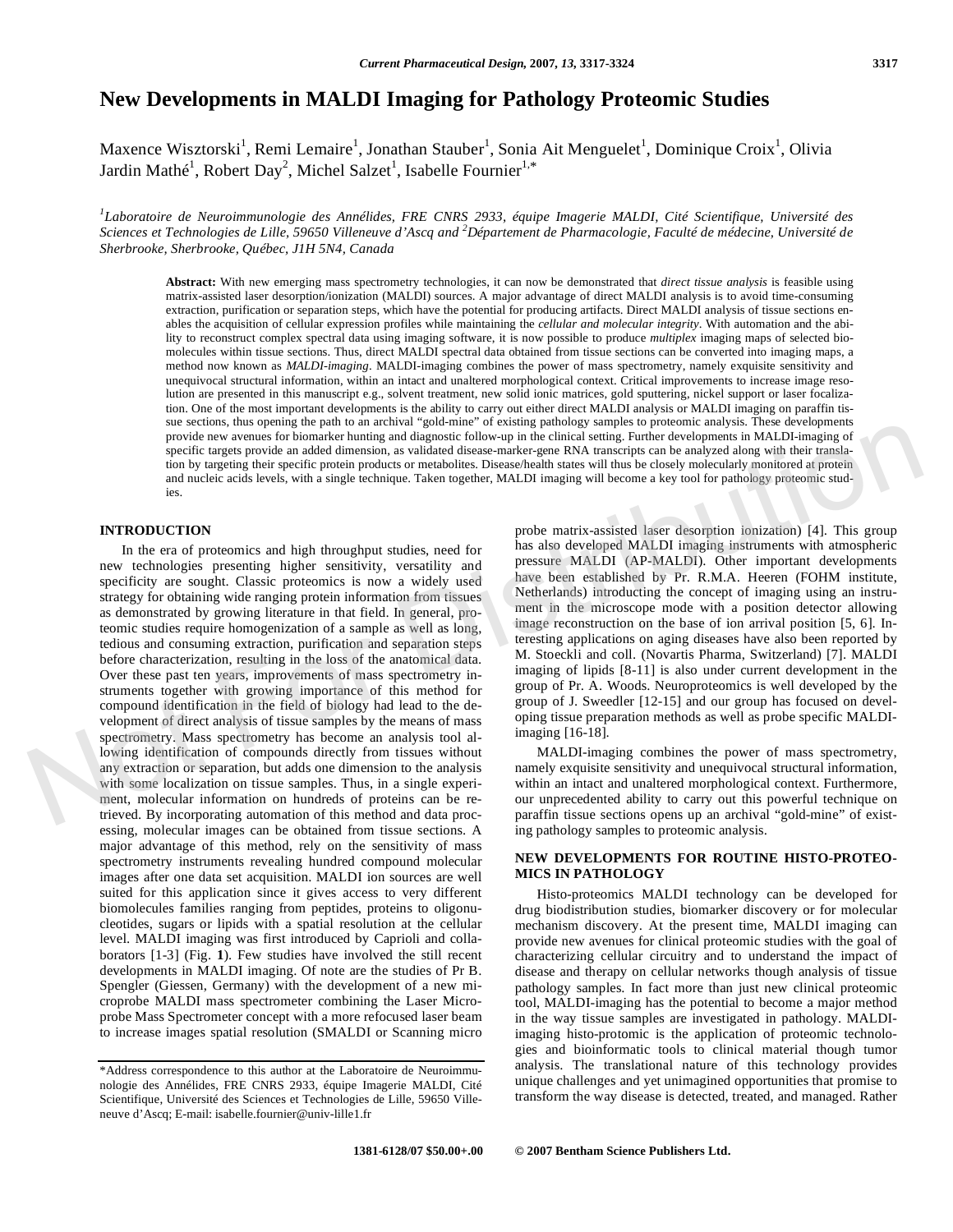



Tissue sections from fresh organ or biopsy are laid out on the MALDI target sections first covered with a specific matrix depend to the nature of the biomolecule under study. For peptides/proteins, very intense signals are obtained with  $\alpha$ -cyano-4-hydroxycinnamic acid ( $\alpha$ -CHCA) as a matrix. Sections are covered with  $\alpha$ -CHCA (or another matrix) and are then introduced in the MALDI-TOF for analysis. Next, MALDI laser is used to scan each point of the surface area and the mass spectra representative of the peptides/proteins or lipids present in each point are analyzed. Automated analysis of the complete tissue is obtained by performing mass spectra every 10-50 µm, providing representative information of selected ions (each ion is a specific bio-molecule). Analysis is obtained within 2-6 hours and images are reconstructed using Flex-imaging software.

than focusing on genetic alterations that may lead to a particular disease, it is emerging that changes in multiple protein expression patterns are the most accurate way to identify diseases in their early stages and to determine the most effective course of treatment. Indeed, genome sequences do not provide information of posttranslational modification events such as glycosylation, phosphorylation, acylation or partial proteolysis. One of the most common objectives in proteomics is the study of protein expression patterns (e.g., protein profiling) associated with diseases. In contrast to existing diagnostic assays, which examine protein biomarkers one at a time, MALDI-based histo-proteomics provides powerful simultaneously detection of hundreds or even thousands of proteins in a single assay directly from the tissue. The effectiveness of such a proteomics approach in pathology hinges on two technological components: rapid, multiplex protein detection assays and data analysis systems to assimilate vast amounts of protein expression data from healthy and diseased individuals into clinically relevant data sets. In the present review, we envisage the application of state-of-the-art peptide/protein profiling directly on tissues to study of multi-factorial diseases and to develop new methods based on nanotechnologies for high-throughput proteome characterization. Based on accumulated knowledge, we conclude that whatever the disease's molecular origin (e.g., inherited/acquired abnormalities of intracellular control or of bi-directional communication networks exerting homeostatic control), the corresponding affected tissues are characterized by abnormal patterns of protein/peptide expression and/or secretion.

#### **TISSUE PREPARATION**

 Our recent technological advancements in MALDI-imaging allow the identification of novel markers and *in situ* characterization from fresh sections/biopsy embedded in paraffin, including archived material.

 As shown in the (Fig. **1**)**,** tissue sections from fresh organ or biopsy are laid out on the MALDI target. Sections are first covered with a specific matrix depending on the nature of the bio-molecule under study [19]. For peptides, very intense signals are obtained with ionic matrices [20]. Sections are laid out on conductive glass (i.e., Nickel or ITO, (Fig. **2a**), treated with organic solvent to remove lipids [21] (Fig. **2b**), covered with a solid ionic matrix [20], overlayed with gold in order to remove charges effects [22] and are then introduced in the MALDI-TOF for analysis (Fig. **2c**). Next, the MALDI laser is used to scan each point of the designated surface area and the mass spectra representative of the biomolecules present in each point are analyzed. Automated analysis of the complete tissue is obtained by performing mass spectra every  $50-200 \mu m$ , providing representative information of selected ions (each ion is a specific bio-molecule) [20, 23, 24]. Analysis is obtained within 2-6 hours and images are reconstructed using imaging software (Fig. **1**). We recently made a important advances with the development of specific new matrices, called ionic matrices, for high repetition laser (200 Hz). These ionic matrices advantageously prevent peptide delocalization after deposition, permit better coverage as well as low level ablation and the possibility to work in positive or nega-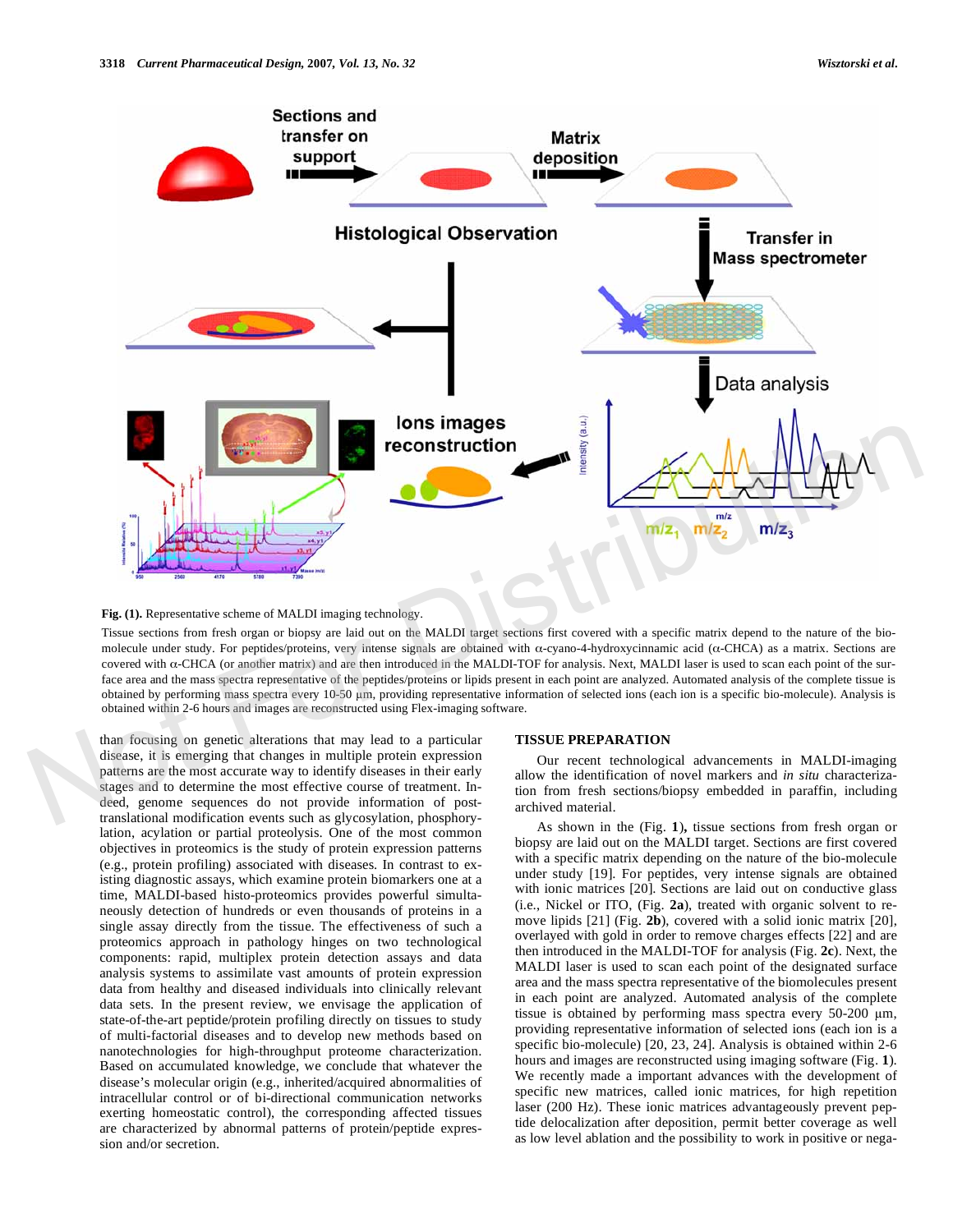

**Fig. (2).** Scheme of the MALDI imaging new developments.

**a-** Mass spectra of leech ganglia on Nickel Glasses for tissue application on conductive and transparent supports (inset represent a leech ganglia section on nickel Glass).

**b-** Solvents washing for removing lipids accoding to [21].

**c-** Gold sputtering of the slices for removing charge effects. Comparison was performed with HCCA/ANI matrix in present or absence of gold (Left panel). All spectra are obtained in a laser energy close to the minimal value for ions production and are obtained in a laser energy close to the minimal value for ions production. 15 shots are realized with an increasing of 15% of the laser fluence (no acquisition) and immediately after a spectrum is recorded in the same conditions of laser energy. Right panel represents MALDI-IMS using MALDI TOF/TOF in reflector mode at 50 Hz repetition rate with ionic matrix HCCA/ANI. The image have been reconstructed with FlexImaging software and represent the superposition of the repartition of m/z = 1225 (blue), m/z = 1720 (red) and  $m/z = 1380$  (yellow).

tive modes [20]. One such matrix, namely ANI (aniline/HCCA) is highly stable under vacuum and has high resistance to repetitive laser shots (Fig. **3**).

 The use of archived material in paraffin blocks from hospital pathology departments thus represents a major source of catalogued existing information. However, the major hurdle to analyse such samples is the cross-linking due to formalin fixation and embedded in paraffin (FFPE tissue). Two approaches have been established depending on the age of the tissue blocks. In the case of tissues stored less than 6 months, an active matrix, namely 2,4-dinitrophenylhydrazine (DNPH) is used. DNPH neutralizes formalin excess and allows analysis of embedded tissues such as those from paraffin sections (Fig. **4a**) [25]. In the case of tissue blocks stored more than 6 months, micro-digestion with tryspin must be performed. On adjacent sections, one is used for protein characterization and the other for a raster image using a microspotter for spotting the trypsin  $(200 \mu m)$  then the matrices at the same level. The section used for the protein characterization is treated with trypsin after paraffin removal and rehydratation. The digest is then injected in nanoLC-nanoESI/IT MS trap for peptide characterization. The ions of the protein shown to change between normal or pathology are then examined on the adjacent slices in order to obtain an image of its localization. All ions deriving from the same protein after digestion can then be localized and the same cellular localization is obtained validating the methodology (Fig. **4b**) [16, 25].

 These developments in the histo-proteomics of MALDIimaging for archived materials could lead to the creation of a national disease marker database, and allow the elaboration of early diagnostics for various pathologies as well as a follow up in disease progression. MALDI-imaging has the potential applications for drug development. In this context MALDI-imaging can be used to analyze drug metabolic pathways directly in tissues (e.g., through in situ multiplex analysis of metabolites), providing important information in order to understand secondary effects and unexpected feedback loops. In order to provide specific examples of the versatility and power of MALDI-imaging, we briefly present preliminary data on a well established animal model of Parkinson's disease, where mice are treated with 6 hydroxydopamine (6-OHDA). In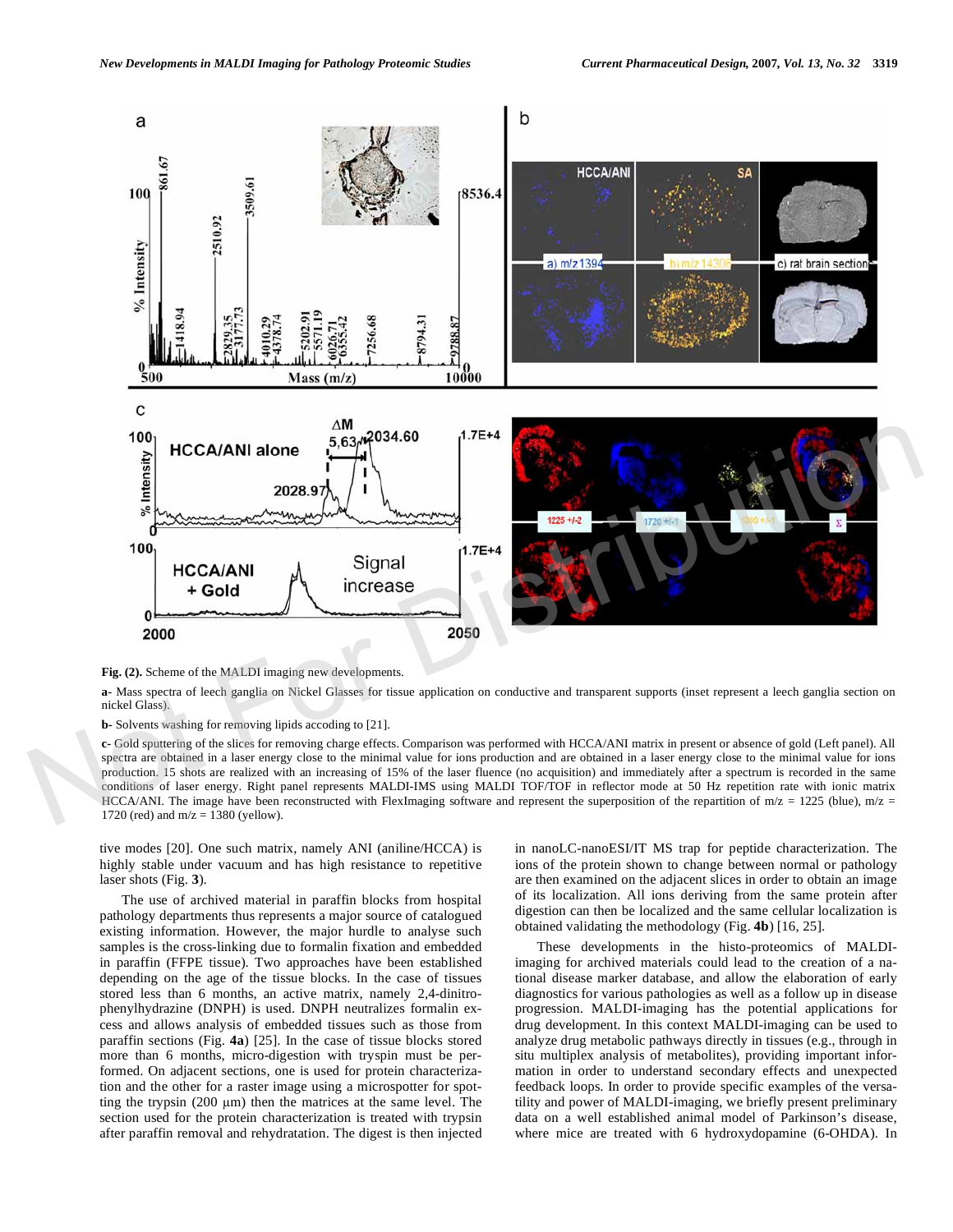

**Fig. (3).** MALDI-IMS using MALDI TOF-TOF in reflector mode at 50-Hz repetition rate with ionic matrixes CHCA/ANI and CHCA in positive (**a**) and negative modes (**b**). MALDI imaging can be compared with rat brain anatomy (**c**). For CHCA/ANI and CHCA, acquisitions in both polarities were performed on the same rat brain cut. Images have been reconstructed with the same parameters for ionic matrix and CHCA using FlexImaging software and represent the repartition of a m/z in the tissue slice. Images with two colors correspond to the superposition of two m/z images (aforceps minor of corpus callosum, banterior commissure, and c,dmortor cortex) With permission from analytical chemistry [20].

neurodegenerative diseases such as Parkinson's and Alzheimer's diseases, post-mortem tissues are used to identify disease markers. A well-studied animal model of Parkinson's disease is the rat model subjected to 6-OHDA treatment. Direct MALDI analysis on FFPE brain tissue sections (stored for 9 years) from treated and control rats were carried out with an enzymatic digestion followed by a tandem mass spectrometry (MS-MS) analyses and then subjecting the entire fragmentation spectra to the Mascot™ interface software (Matrix Science Ltd). A total of eight markers were considered noteworthy, either down- or up-regulated, five of which have previously been described in Parkinson's disease literature (see Table **1**). This demonstrates the feasibility of this technique and its great potential in future histo-proteomics to discover new biomarkers from archived tissues from hospital library.

## **SPECIFIC MALDI IMAGING**

 In order to add a dimension of specificity to MALDI-imaging, we have developed designed probes directed against specific targets. This strategy has been developed for various biomolecules, from mRNA and peptides/proteins [26]. In order to specifically amplify signals, we have developed the concept of "Tag-Mass". Tag-Mass is a novel method that uses labeled probes for specific identification in MALDI-imaging. As shown in (Fig. **5a**) the concept is schematized with an oligonucleotide sequence (or probe) that hybridizes mRNA in a tissue section as is done in standard *in situ* hybridization techniques. An oligonucleotide probe sequence is attached to a photo-cleavable group linked to a "Tag" marker which is an amino acid sequence of defined mass. This "Tag" marker can be modified to generate "Tags" of different known masses. Following hybridization of the Tag-Mass probe to the tissue section, MALDI analysis is performed as previously described, however, the pulse laser will cleave the photo-cleavable group to yield a Tag of a defined mass. The signals obtained for specific bio-molecules in Tag-Mass will be much higher and will yield unique signatures. Our results with a first generation of Tag-Mass probes have established a proof-of-principal, as we can detect hybridized mRNAs on tissue sections. We then developed a second generation Tag-Mass, with a modified uracil base that bears the photo-cleavable linker, allowing us to perform multiplex *in situ* hybridization using MALDI technology (Fig. **5b**). Our results also establish the concept that a photo-cleavable linker can be used in other application with antibodies, lectin or aptamers for use in Tagged-specific MALDIimaging. The development of "Universal Tags" for direct *in situ* tissue analysis by MALDI-TOF mass spectrometry is a significant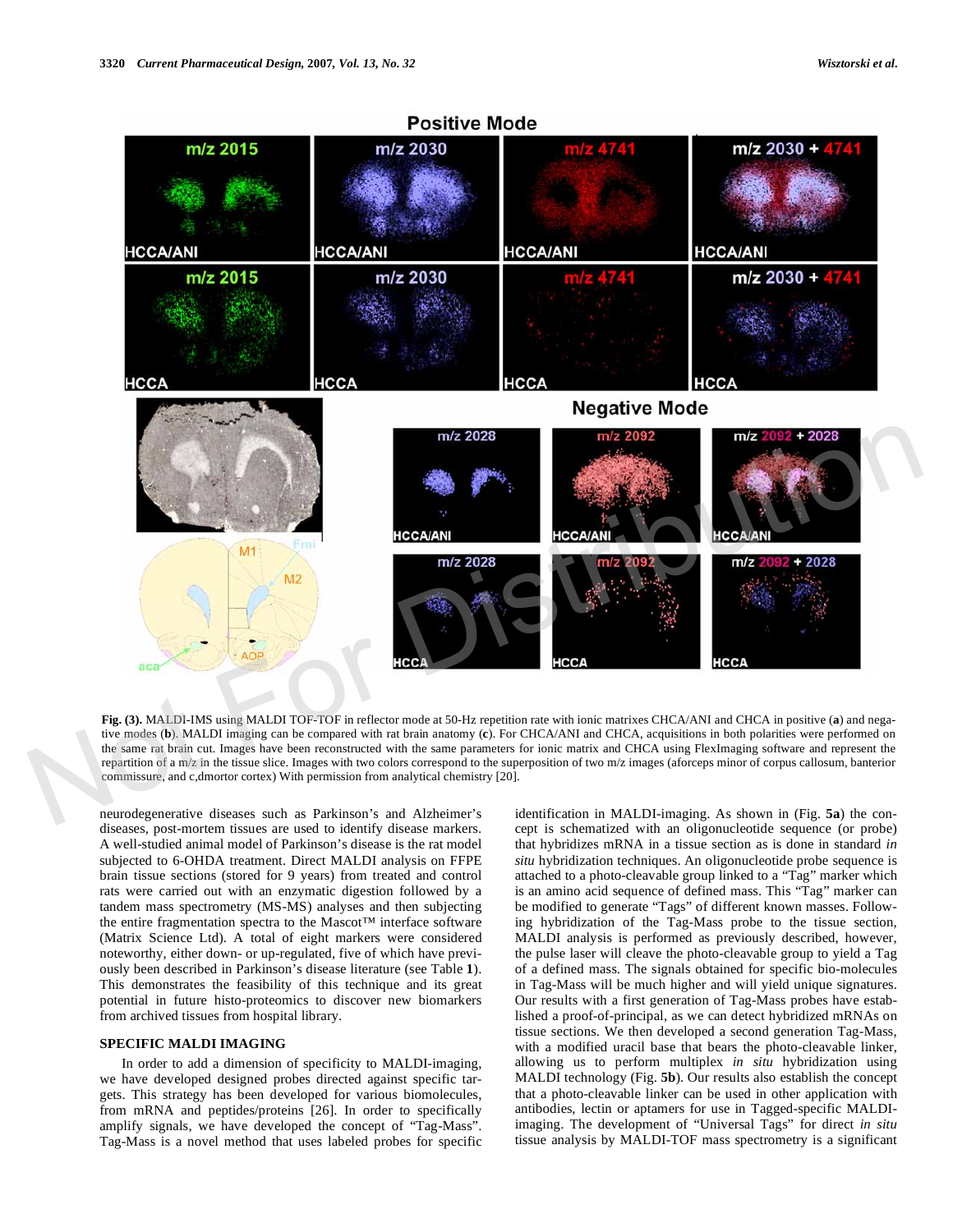

**Fig. (4).** Strategies used for FFPE tissue (a) stored less than 6 months, (b) stored more than 6 months.

**a:** Compared MALDI mass spectra in the linear positive mode of the direct analysis of a <1year old FFPE and fresh frozen rat brain tissues recorded in the same region With sinapinic acid as matrix.

**b**: MALDI mass spectrum in the linear positive mode of the direct analysis of a <1year old FFPE tissue using 2,4-DNPH as matrix. Zooming compared this spectrum to the one recorded in the same conditions and in the same region of the rat brain of a fresh frozen tissue.

**c**: MALDI mass spectrum in the linear positive mode of the direct analysis of a 2 years old FFPE tissue section after *in situ* trypsin digestion of the whole tissue section (15 min).

**d**: MALDI molecular images reconstructed from the data recorded on the 2 years old FFPE rat brain tissue section after micro-spotted *in situ* trypsin digestion followed by extraction and performed on MALDI-TOF-TOF/TOF using HCCA as matrix and compared to rat brain picture and morphology.

| <b>Markers</b> | m/z                                  | Mascot Score (%) | <b>Known in Parkinson's Disease Literature</b> |
|----------------|--------------------------------------|------------------|------------------------------------------------|
| Downregulated  | Ubc-Ubiquitin                        | 78               |                                                |
|                | Trans elongation Factor 1 (eEF1)     | 66               |                                                |
|                | Hexokinase $(2-7-1-1)$               | 76               | Pastosis et al. Pharm. Res. 1995 31, 361-369   |
|                | Neurofilament M protein              | 57               | Basso et al. Proteomics 2004 12, 3943-3952     |
| Upregulated    | Peroxidoxin 6                        | 65               | Basso et al. Proteomics 2004 12, 3943-3952     |
|                | Collapsin response Mediateur Protein | 70               |                                                |
|                | F1 ATPase                            | 81               | Seo et al. Human Gen Ther. 2004 15, 887-895    |
|                | Enolase alpha                        | 62               | Poon et al. Neurobiol Des. 2005 18, 492-498    |

**Table 1.** 

achievement toward specific molecular diagnosis. Thus we anticipate targeting specific disease-marker-gene RNA transcripts, following their expression within tissues and then confirming their translation by targeting their specific protein products or metabolites. Disease/health states will thus be closely molecularly monitored.

#### **IMPROVING IMAGE QUALITY**

 The desorption/ionization process is mediated in MALDI analysis by the irradiation of the sample by the laser beam, for a fixed sample, the analyzed region is limited to the area irradiated by the laser beam. It is then possible to perform analyses on various positions of the sample and to obtain from each position a spectrum representing ionic species present in that position. Thus, by shifting the laser beam of a regular pitch defined by the user, the whole sample may be scanned, and a database comprising all spectra and their coordinates may be generated, which allows us to construct an expression map of any compound of known m/z ratio in the analyzed sample. UV lasers used in MALDI imaging, and especially commercialized  $N_2$  lasers emitting at 337 nm, have a laser beam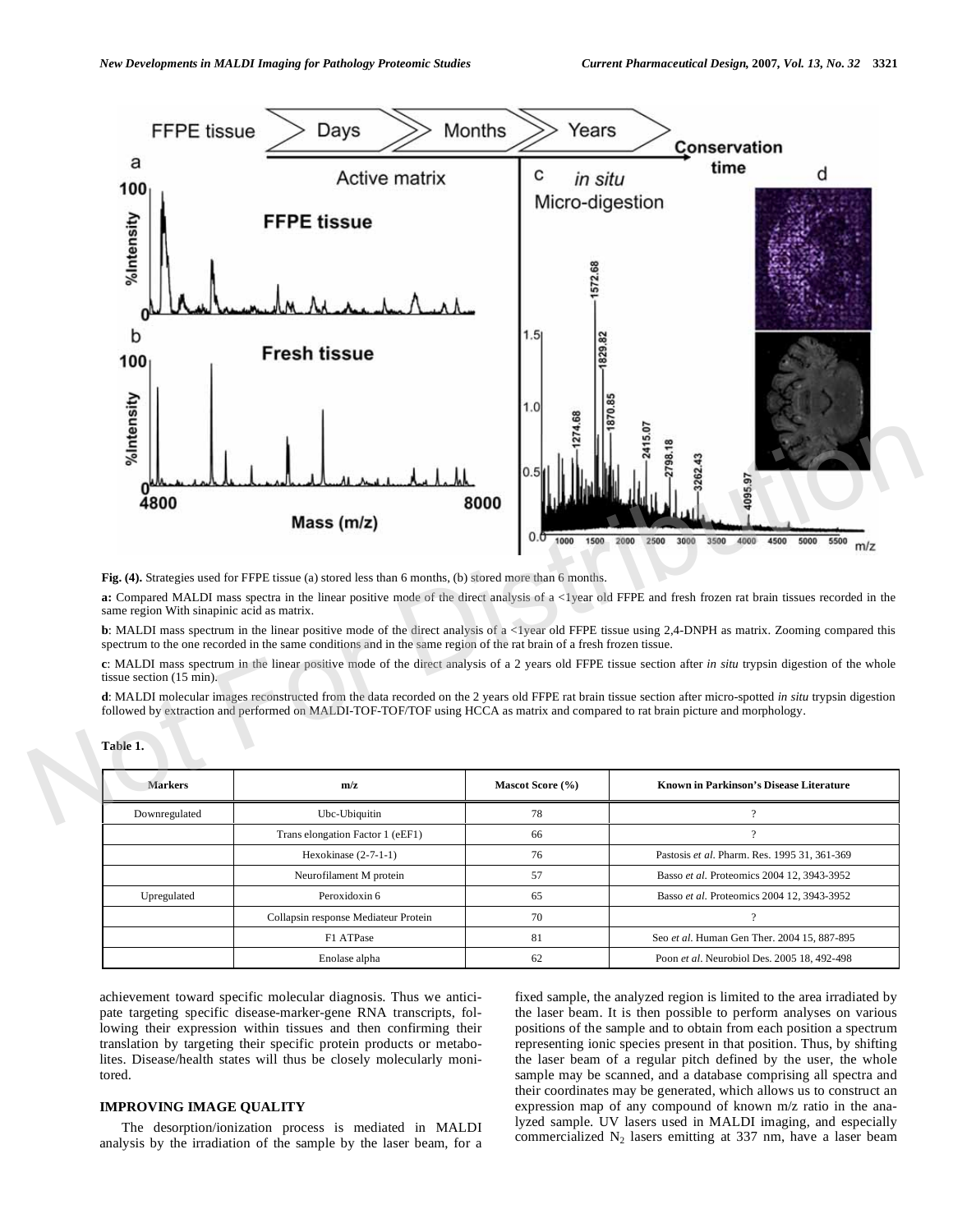

**Fig. (5).** Scheme of the tag-mass probe concept (**a**). MALDI molecular image reconstructed from data recorded with a proenkephalin tagged probe compared to mouse barin morphology and digoxigenin in situ hybridization data of mouse proenkephalin gene repartition (**b**) Molecular image of the carboxypeptidase D, a membrane protein of 180 kDa detected with a tagged antibody and compared to the same experiments with fluorescein and chloronaphtal revelation (**c**) [26].

section area generally ranging between  $75x75 \mu m^2$  and  $200x200$ m- with a classical focalization system. For tissue imaging, the minimum distance between two points will have to be superior to the laser beam diameter, resulting in an image definition of at most the laser beam diameter (thus at best  $75x75 \mu m$ ), which corresponds to the irradiation of several cells in the tissue sample. Ideally, the image definition of a tissue sample should be or the order of a cell diameter  $(10-20 \mu m)$  for small cells). In fact, the decrease by a factor 10 (10 μm steps) will increase imaging resolution.

 Two types of solutions have been proposed to increase image resolution. The first, done by Caprioli team, is based on the different methods for matrix deposition to obtain more homogeneous microcrystalline layers and reduce peptide dispersion in the tissues (peptide dilution and delocalisation). An acoustic reagent multispotter has been developed to provide improved reproducibility for depositing matrix onto a sample surface [27]. For tissue sections, matrix spots of 180-200 microm in diameter were obtained and a procedure is described for generating coordinate files readable by a mass spectrometer to permit automated profile acquisition. Mass spectral quality and reproducibility was found to be better than that obtained with manual pipet spotting [27].

 The second solution, developed by our group, implies a smaller diameter of the laser beam in order to get a diameter of the beam close to single cell dimensions. For this position, conductive masks have been developed to decrease the area irradiated by the laser beam for MALDI analysis in order to get a more precise localization of the biomarkers in the tissue. Moreover, improving the beam focusing will get a homogeneous [28] energy profile laser beam (flat top laser) (Fig. **6**).

#### **CONCLUSION**

 The future impact of MALDI-imaging can be liked to the formidable advancements made several years ago in the field of nuclear magnetic resonance (NMR) or in the development of the polymerase chain reaction (PCR). NMR has led to the development of magnetic resonance imaging (MRI) in the clinical setting for the diagnosis of various pathologies, while PCR revolutionized molecular biology and clinical diagnosis. Likewise, we foresee that MALDI-imaging will have an enormous impact in the clinical setting for the diagnosis and research leading to treatments in pathology proteomics.

#### **ACKNOWLEDGEMENTS**

 Supported by grants from Centre National de la Recherche Scientifique (CNRS), the Canadian Institutes of Health Research (CIHR) to R. Day, Ministère de la Recherche et des Technologies (MRT, ACI, INCA, ANR PCV to I. Fournier), Région Nord-Pas de Calais (to M. Wisztorski), by the Société Française de Spectrométrie de Masse (to R. Lemaire and M. Wisztorski) and by the Société Française d'Electrophorèse et d'analyse Protéomique (to J. Stauber and M. Wisztorski). Also, supported by a collaboration agreement between Bruker Daltonics and the Laboratoire de Neuroimmunologie des Annélides.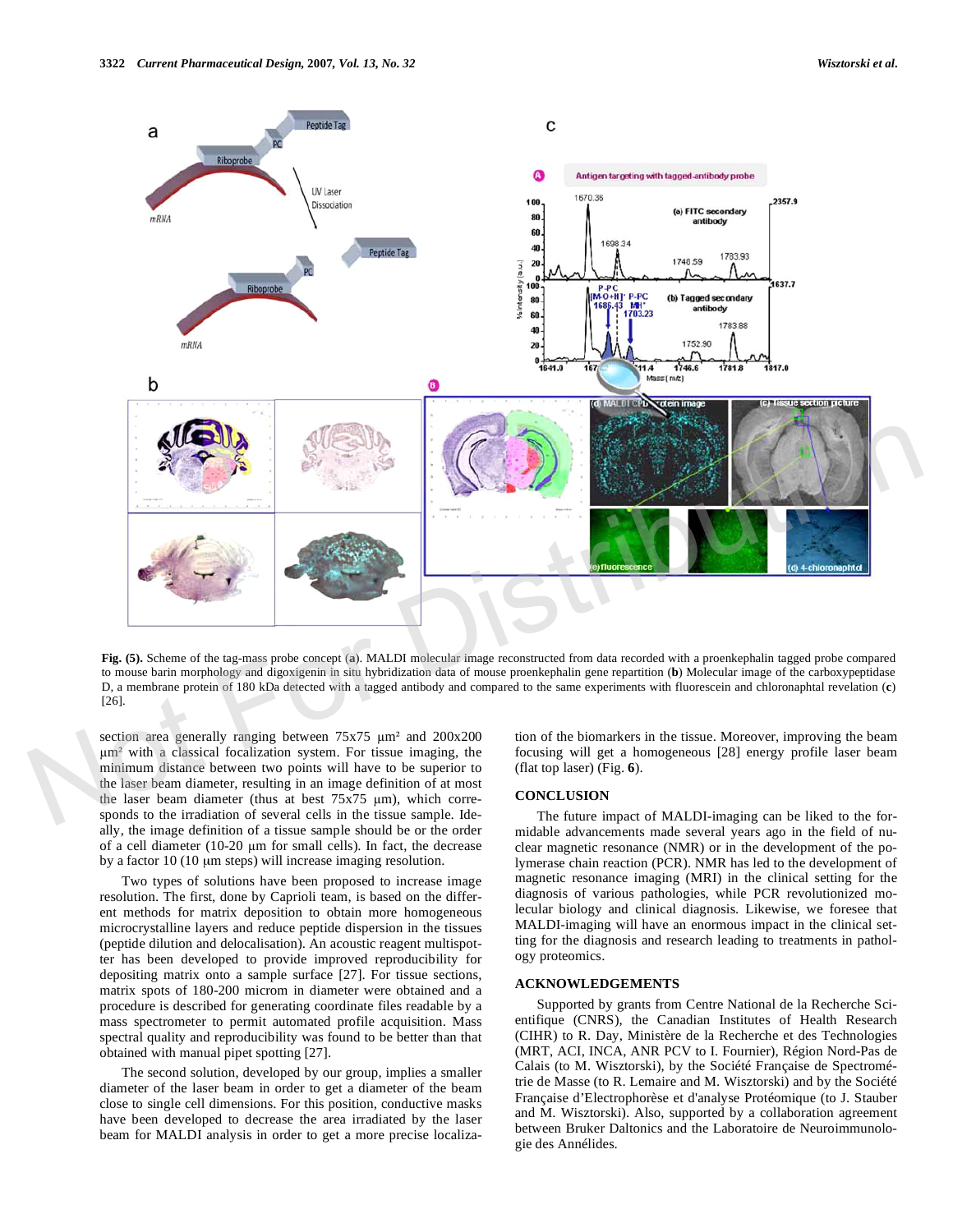

Fig. (6). Scheme of laser beam reduction through masks. Reduction is now 30 x 30  $\mu$ m [28]

# **REFERENCES**

References 29-31 are related articles recently published in Current Pharmaceutical Design.

- [1] Chaurand P, Cornett DS, Caprioli RM. Molecular imaging of thin mammalian tissue sections by mass spectrometry. Curr Opin Biotechnol 2006; 17(4): 431-6.
- [2] Chaurand P, Schwartz SA, Reyzer ML, Caprioli RM. Imaging mass spectrometry: principles and potentials. Toxicol Pathol 2005;  $33(1)$ : 92-101.
- [3] Chaurand P, Schwartz SA, Caprioli RM. Imaging mass spectrometry: a new tool to investigate the spatial organization of peptides and proteins in mammalian tissue sections. Curr Opin Chem Biol 2002; 6(5): 676-81.
- [4] Spengler B, Hubert M. Scanning microprobe matrix-assisted laser desorption ionization (SMALDI) mass spectrometry: instrumentation for sub-micrometer resolved LDI and MALDI surface analysis. J Am Soc Mass Spectrom 2002; 13(6): 735-48.
- [5] Heeren RM. Proteome imaging: a closer look at life's organization. Proteomics 2005; 5(17): 4316-26.
- [6] Luxembourg SL, Mize TH, McDonnell LA, Heeren RM. Highspatial resolution mass spectrometric imaging of peptide and protein distributions on a surface. Anal Chem 2004; 76(18): 5339-44.
- [7] Stoeckli M, Farmer TB, Caprioli RM. Automated mass spectrometry imaging with a matrix-assisted laser desorption ionization timeof-flight instrument. J Am Soc Mass Spectrom 1999; 10(1): 67-71.
- [8] Jackson SN, Wang HY, Woods AS. In situ structural characterization of phosphatidylcholines in brain tissue using MALDI-MS/MS. J Am Soc Mass Spectrom 2005; 16(12): 2052-6.
- [9] Jackson SN, Wang HY, Woods AS. Direct profiling of lipid distribution in brain tissue using MALDI-TOFMS. Anal Chem 2005; 77(14): 4523-7.
- [10] Woods AS, Jackson SN. Brain tissue lipidomics: direct probing using matrix-assisted laser desorption/ionization mass spectrometry. AAPS J 2006; 8(2): E391-5.
- [11] Woods AS, Ugarov M, Jackson SN, Egan T, Wang HY, Murray KK, *et al*. IR-MALDI-LDI combined with ion mobility orthogonal time-of-flight mass spectrometry. J Proteome Res 2006; 5(6): 1484-7.
- [12] Amare A, Hummon AB, Southey BR, Zimmerman TA, Rodriguez-Zas SL, Sweedler JV. Bridging neuropeptidomics and genomics with bioinformatics: Prediction of mammalian neuropeptide prohormone processing. J Proteome Res 2006; 5(5): 1162-7.
- [13] Hummon AB, Amare A, Sweedler JV. Discovering new invertebrate neuropeptides using mass spectrometry. Mass Spectrom Rev 2006; 25(1): 77-98.
- [14] Jurchen JC, Rubakhin SS, Sweedler JV. MALDI-MS imaging of features smaller than the size of the laser beam. J Am Soc Mass Spectrom 2005; 16(10): 1654-9.
- [15] Rubakhin SS, Jurchen JC, Monroe EB, Sweedler JV. Imaging mass spectrometry: fundamentals and applications to drug discovery. Drug Discov Today 2005; 10(12): 823-37.
- [16] Lemaire R, Desmons A, Ducroy P, Tabet J.C, Salzet M, Fournier I. Direct analysis and MALDI imaging on formalin fixed paraffin embedded tissue (FFPE): application to Parkinson disease. Proceedings of 54th ASMS conference on Mass Spectrometry, Seattle, Washington, May 30-June 2, 2006.
- [17] Fournier I, Lemaire R, Wisztorski M, Stauber J, Jardin-Mathè O, Van Camp C, *et al*. New insight in smaple preparation for MALDI imaging and new developments to approach specific MALDI imaging of the transcriptome. Proceedings of 54th ASMS conference on Mass Spectrometry, Seattle, Wastington, May 30-June 2, 2006.
- [18] Lemaire R, Ducoroy P, Wisztorski M, Hendra JB, Tabet JC, Salzet M, *et al*. Exploring direct analysis using ionic matrices. proceedings of 53rd ASMS conference on mass spectrometry, San Antonio, Texas, June 5-9, 2005.
- [19] Fournier I, Day R, Salzet M. Direct analysis of neuropeptides by in situ MALDI-TOF mass spectrometry in the rat brain. Neuro Endocrinol Lett. 2003; 24(1-2): 9-14.
- [20] Lemaire R, Tabet JC, Ducoroy P, Hendra JB, Salzet M, Fournier I. Solid ionic matrixes for direct tissue analysis and MALDI imaging. Anal Chem 2006; 78(3): 809-19.
- [21] Lemaire R, Wisztorski M, Desmons A, Tabet JC, Day R, Salzet M, *et al*. MALDI-MS direct tissue analysis of proteins: Improving signal sensitivity using organic treatments. Anal Chem 2006; 78(20): 7145-53.
- [22] Wisztorski M, Brunet L, Dreiserwer K, Hillenkamp F, Berkenkamp S, Salzet M, *et al*. Effect of metals coating for YV MALDI-a-TOF